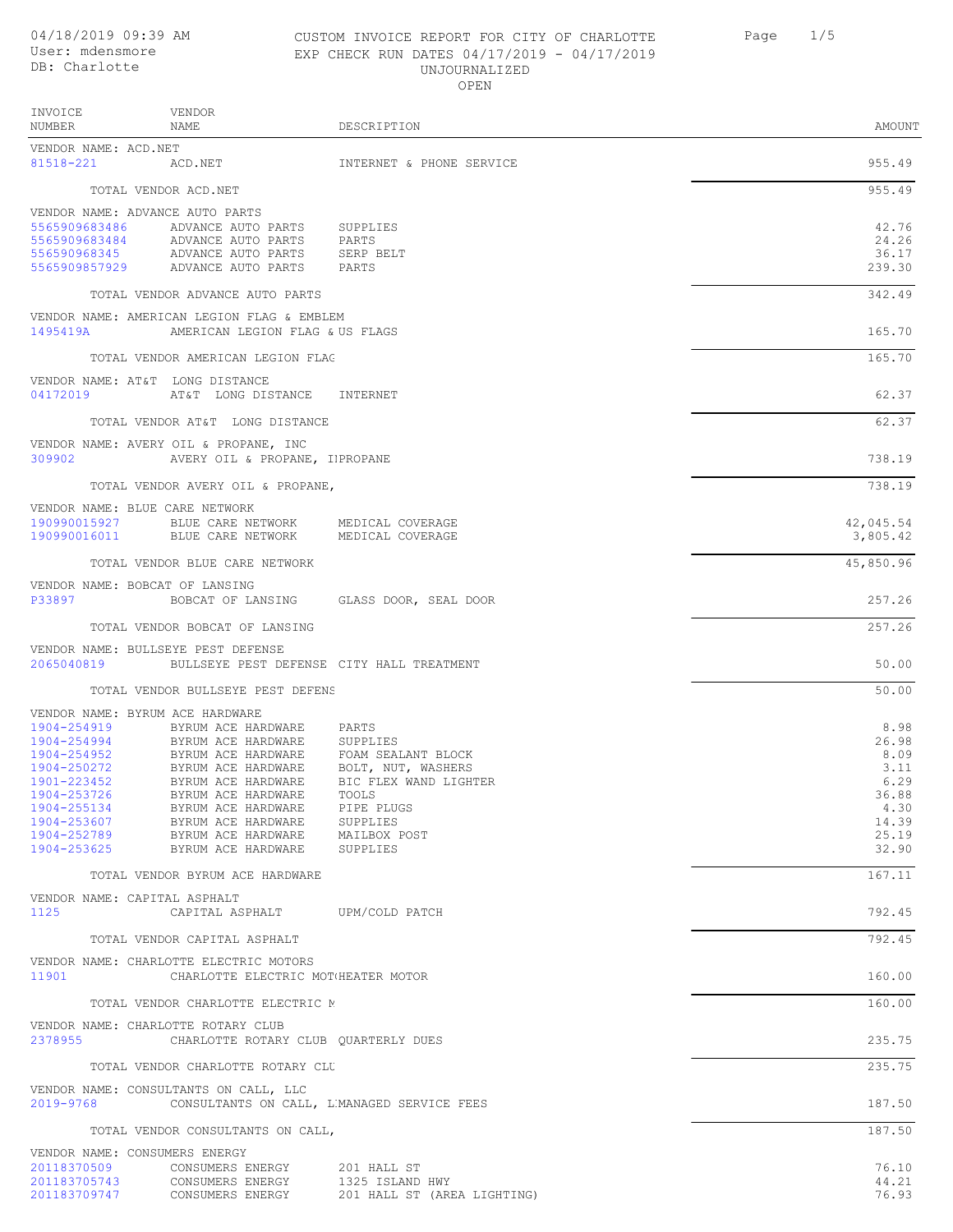## CUSTOM INVOICE REPORT FOR CITY OF CHARLOTTE Page 2/5 EXP CHECK RUN DATES 04/17/2019 - 04/17/2019 UNJOURNALIZED OPEN

| Page | 2/5 |
|------|-----|
|      |     |
|      |     |

| INVOICE                      | <b>VENDOR</b>                                                       |                                                      |                    |
|------------------------------|---------------------------------------------------------------------|------------------------------------------------------|--------------------|
| NUMBER                       | NAME                                                                | DESCRIPTION                                          | AMOUNT             |
| 201272697000                 | VENDOR NAME: CONSUMERS ENERGY                                       |                                                      | 16.57              |
| 201628602387                 | CONSUMERS ENERGY<br>CONSUMERS ENERGY                                | 245 S COCHRAN AVE<br>1800 PACKARD HWY                | 35.55              |
| 201628602760                 | CONSUMERS ENERGY                                                    | 619 W SHEPHERD ST                                    | 233.01             |
| 201628602761                 | CONSUMERS ENERGY                                                    | 620 W SHEPHERD ST                                    | 118.26             |
| 202073580749                 | CONSUMERS ENERGY                                                    | 620 W SHEPHERD ST                                    | 52.11              |
| 202073584212<br>202073584213 | CONSUMERS ENERGY<br>CONSUMERS ENERGY                                | 076 - 12 TRAFFIC LIGHTS<br>AREA LIGHTING             | 381.37<br>463.39   |
| 202073584214                 | CONSUMERS ENERGY                                                    | 076 - 2 TRAFFIC LIGHTS                               | 2.92               |
| 202073584215                 | CONSUMERS ENERGY                                                    | 065 & 068 -460 STREETLIGHTS                          | 7,473.01           |
| 202073584216                 | CONSUMERS ENERGY                                                    | TULLY BROWN DR (AREA LIGHTING)                       | 102.57             |
| 202162559443                 | CONSUMERS ENERGY                                                    | 1152 S COCHRAN AVE CAMP FRANCIS                      | 55.42              |
| 202162559445<br>202518528506 | CONSUMERS ENERGY<br>CONSUMERS ENERGY                                | 301 TIRRELL RD<br>111 E LAWRENCE AVE                 | 339.67<br>2,381.77 |
| 202696504405                 | CONSUMERS ENERGY                                                    | 1325 ISLAND HWY                                      | 424.43             |
| 202696504406                 | CONSUMERS ENERGY                                                    | 1329 1/2 ISLAND HWY                                  | 47.01              |
| 203052475314                 | CONSUMERS ENERGY                                                    | 811 CHADS WAY                                        | 184.58             |
| 203408469874<br>203408469875 | CONSUMERS ENERGY<br>CONSUMERS ENERGY                                | 301 TIRRELL RD R2<br>301 TIREELL RD #NEW             | 1,400.85<br>549.69 |
| 203675447832                 | CONSUMERS ENERGY                                                    | 1167 E CLINTON TRAIL                                 | 64.76              |
| 203675449658                 | CONSUMERS ENERGY                                                    | 1216 S COCHRAN AVE                                   | 185.84             |
| 203764410061                 | CONSUMERS ENERGY                                                    | 1064 NORTHWAY                                        | 56.88              |
| 204743345068                 | CONSUMERS ENERGY                                                    | 1310 S COCHRAN AVE                                   | 1,359.97           |
| 204921336362<br>205277272248 | CONSUMERS ENERGY<br>CONSUMERS ENERGY                                | 112 1/2 S COCHRAN<br>1005 PAINE DR                   | 25.40<br>652.02    |
| 205455269791                 | CONSUMERS ENERGY                                                    | 911 W SHEPHERD ST                                    | 3,367.72           |
| 205544256822                 | CONSUMERS ENERGY                                                    | 1213 S COCHRAN AVE                                   | 63.96              |
| 205544256823                 | CONSUMERS ENERGY                                                    | 1216 1/2 S COCHRAN AVE                               | 13.89              |
| 205544256824                 | CONSUMERS ENERGY                                                    | 1216 S COCHRAN AVE                                   | 204.95             |
| 205989198262                 | CONSUMERS ENERGY                                                    | 1225 S COCHRAN AVE                                   | 62.77              |
| 205989198778<br>206078206244 | CONSUMERS ENERGY<br>CONSUMERS ENERGY                                | 203 HALL ST<br>1325 ISLAND HWY #C                    | 68.10<br>227.01    |
| 206789914984                 | CONSUMERS ENERGY                                                    | 526 W STODDARD ST                                    | 25.40              |
| 206878846551                 | CONSUMERS ENERGY                                                    | 544 LANSING ST                                       | 61.99              |
| 206878846552                 | CONSUMERS ENERGY                                                    | 544 LANSING ST                                       | 718.82             |
| 206878846553<br>206878846558 | CONSUMERS ENERGY<br>CONSUMERS ENERGY                                | 700 E. SHEPHERD ST.<br>1075 INDEPENDENCE BLVD        | 175.97<br>218.87   |
| 206878846562                 | CONSUMERS ENERGY                                                    | 1305 S COCHRAN AVE                                   | 208.70             |
| 206878846600                 | CONSUMERS ENERGY                                                    | 1216 S COCHRAN AVE                                   | 2,353.04           |
| 206878846665                 | CONSUMERS ENERGY                                                    | 111 E LAWRENCE AVE                                   | 2,761.40           |
| 206967782040                 | CONSUMERS ENERGY                                                    | 103 VAN LIEU ST                                      | 35.95              |
| 207145283838<br>207145284359 | CONSUMERS ENERGY<br>CONSUMERS ENERGY                                | 700 LANSING RD<br>508 N. SHELDON ST.                 | 50.08<br>98.42     |
| 207145284712                 | CONSUMERS ENERGY                                                    | 811 CHADS WAY                                        | 15.06              |
| 207145285948                 | CONSUMERS ENERGY                                                    | 1104 MIKESELL ST                                     | 260.30             |
| 207145285998                 | CONSUMERS ENERGY                                                    | 1227 S COCHRAN AVE                                   | 5,397.75           |
| 601011760601                 | CONSUMERS ENERGY                                                    | 1005 PAINE DR                                        | 10,148.57          |
|                              | TOTAL VENDOR CONSUMERS ENERGY                                       |                                                      | 43, 343.01         |
| VENDOR NAME: COTTER TODD     |                                                                     |                                                      |                    |
| 04012019                     |                                                                     |                                                      | 833.33             |
|                              | TOTAL VENDOR COTTER TODD                                            |                                                      | 833.33             |
|                              |                                                                     |                                                      |                    |
| 787283                       | VENDOR NAME: D & G EQUIPMENT<br>D & G EQUIPMENT REAR WINDOW KIT-318 |                                                      | 372.36             |
|                              |                                                                     |                                                      |                    |
|                              | TOTAL VENDOR D & G EQUIPMENT                                        |                                                      | 372.36             |
|                              | VENDOR NAME: EARTH NETWORKS                                         |                                                      |                    |
|                              | WBB0038552 EARTH NETWORKS                                           | WEATHER PROGRAM                                      | 1,500.00           |
|                              | TOTAL VENDOR EARTH NETWORKS                                         |                                                      | 1,500.00           |
|                              | VENDOR NAME: EATON COUNTY-TREASURER                                 |                                                      |                    |
| 032019                       |                                                                     | EATON COUNTY-TREASURER TRAILER PARK TAXES MARCH 2019 | 305.00             |
|                              | TOTAL VENDOR EATON COUNTY-TREASUF                                   |                                                      | 305.00             |
|                              | VENDOR NAME: ENVIRNOMENTAL SYSTEMS RESEARCH                         |                                                      |                    |
| 93622687                     |                                                                     | ENVIRNOMENTAL SYSTEMS IARCGIS DESKTOP SOFTWARE       | 2,600.00           |
|                              | TOTAL VENDOR ENVIRNOMENTAL SYSTEM                                   |                                                      | 2,600.00           |
|                              | VENDOR NAME: FEDERAL SUPPLY-FARMINGTON                              |                                                      |                    |
| 90382                        |                                                                     | FEDERAL SUPPLY-FARMING'CHRISTMAS TREE LIGHTS         | 106.00             |
|                              | TOTAL VENDOR FEDERAL SUPPLY-FARMI                                   |                                                      | 106.00             |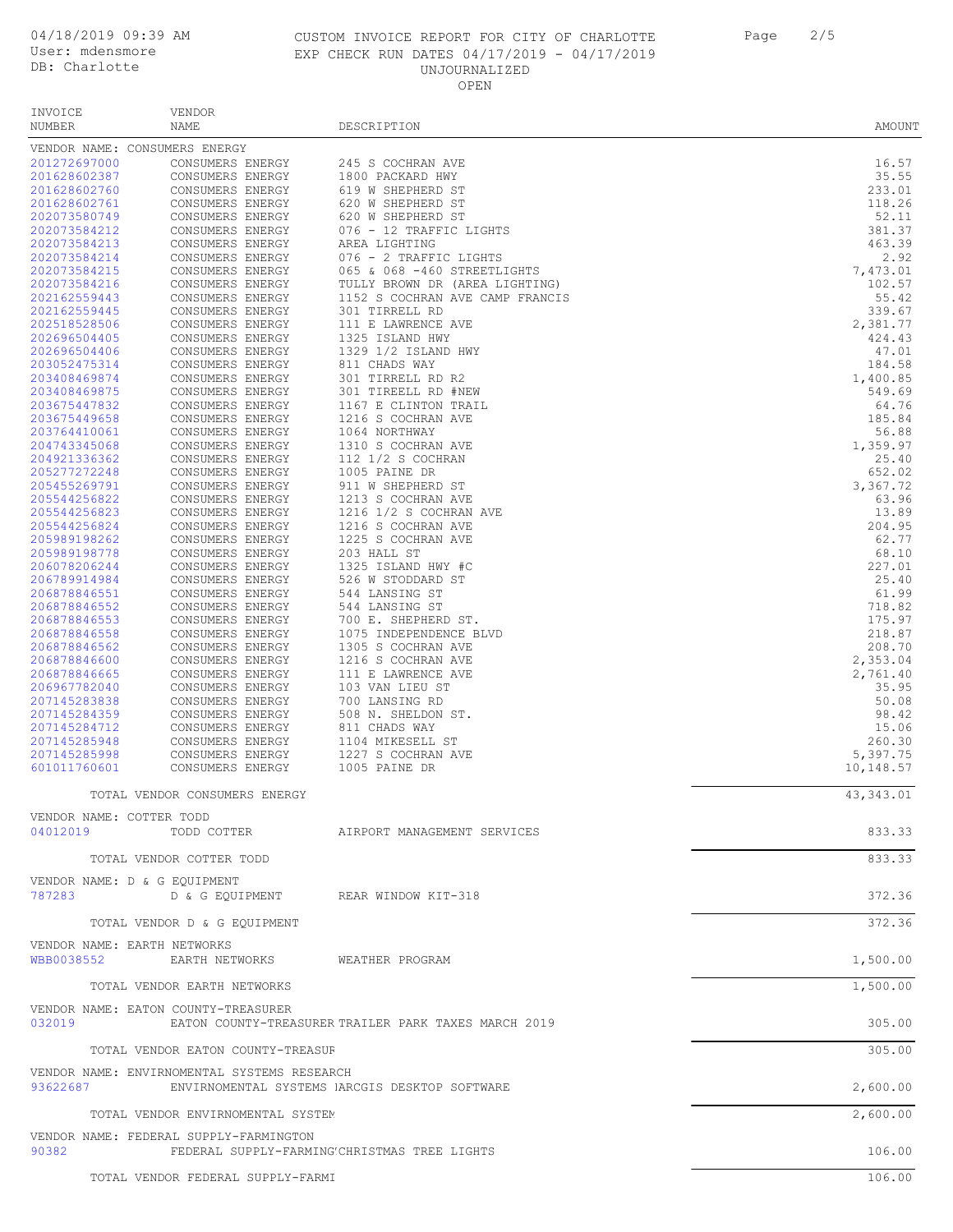**INVOICE** NUMBER

VENDOR NAME

VENDOR NAME: FISH WINDOW CLEANING

| CUSTOM INVOICE REPORT FOR CITY OF CHARLOTTE   | Page | 3/5 |
|-----------------------------------------------|------|-----|
| EXP CHECK RUN DATES $04/17/2019 - 04/17/2019$ |      |     |
| UNJOURNALIZED                                 |      |     |
| OPEN.                                         |      |     |

2883-20019 FISH WINDOW CLEANING WINDOW CLEANING CITY HALL BUILDING 110.00

| DESCRIPTION |  | AMOUNT |
|-------------|--|--------|

TOTAL VENDOR FISH WINDOW CLEANING 110.00 VENDOR NAME: FULLERTON FIRE SERVICES LLC 042019 FULLERTON FIRE SERVICE: FIRE DEPARTMENT MANAGEMENT SERVICES-MONT SAND THE SALL 3,843.34 TOTAL VENDOR FULLERTON FIRE SERVICES LATER SERVICES LATER SERVICES LATER SERVICES LATER SERVICES LATER SERVICES LATER SERVICES LATER SERVICES LATER SERVICES LATER SERVICES LATER SERVICES LA SUBSIDIERTON ET ALGEBRO DE LA SU VENDOR NAME: GALE BRIGGS, INC. 72470 GALE BRIGGS, INC. MATERIAL 318.06 TOTAL VENDOR GALE BRIGGS, INC.  $318.06$ VENDOR NAME: HACH COMPANY<br>11421470 HACH CO 11421470 HACH COMPANY PHOSPHORUS 762.95 TOTAL VENDOR HACH COMPANY 762.95 VENDOR NAME: HASSEL FREE FUELS<br>CFSI-216 HASSEL FREE CFSI-216 HASSEL FREE FUELS GAS AND DIESEL 1,259.07 1909001D HASSEL FREE FUELS GAS AND DIESEL 1,373.31 1909001 HASSEL FREE FUELS GAS AND DIESEL 276.51 TOTAL VENDOR HASSEL FREE FUELS 2,908.89 VENDOR NAME: HUNTINGTON NATIONAL BANK 11169 HUNTINGTON NATIONAL BANKBOND ADMINISTRATION FEE 500.00 TOTAL VENDOR HUNTINGTON NATIONAL BANK 500.00 VENDOR NAME: INDEPENDENT BANK 03142019 INDEPENDENT BANK CITY CREDIT CARDS 6,674.58 TOTAL VENDOR INDEPENDENT BANK 6,674.58 VENDOR NAME: INTERNATIONAL MINUTE PRESS 18102 INTERNATIONAL MINUTE PIUTILITY BILL PRINTING<br>18101 INTERNATIONAL MINUTE PIPOSTAGE WATER BILLS 18101 INTERNATIONAL MINUTE PRESS POSTAGE WATER BILLS 488.12 18155 INTERNATIONAL MINUTE PIPOSTAGE FOR SHUT OFF NOTICES & SHUT OFF NOTICES IN THE NOTICE<br>18156 INTERNATIONAL MINUTE PISCIENCE FAIR AND REGISTRATION FLYER INTERNATIONAL MINUTE PISCIENCE FAIR AND REGISTRATION FLYER TOTAL VENDOR INTERNATIONAL MINUTE **Properties and the set of the set of the set of the set of the set of the set of the set of the set of the set of the set of the set of the set of the set of the set of the set of the set** VENDOR NAME: JACK DOHENY COMPANIES, INC. A21828 JACK DOHENY COMPANIES, PARTS 567.51 TOTAL VENDOR JACK DOHENY COMPANIE VENDOR NAME: JD'S CLEANING SERVICE 2022 JD'S CLEANING SERVICE FLOOR CLEANING & COATING 1,600.00 TOTAL VENDOR JD'S CLEANING SERVICE 1,600.00 VENDOR NAME: KENDALL ELECTRIC INC. S107823671.001 KENDALL ELECTRIC INC. TRAFFIC SIGNAL 157.46 TOTAL VENDOR KENDALL ELECTRIC INC. 157.46 VENDOR NAME: KONICA MINOLTA BUSINESS KONICA MINOLTA BUSINES: 2019 MARCH 6323 AND 10312 STATES AND 1946.51 TOTAL VENDOR KONICA MINOLTA BUSINESS 946.51 VENDOR NAME: LEA'S AUTO BODY 4207 LEA'S AUTO BODY REPLACE BATTERY 121.46 TOTAL VENDOR LEA'S AUTO BODY 121.46 VENDOR NAME: MATTHEW MITSCHKE MATTHEW MITSCHKE WATER DISTRIBUTION OPS 183.28 TOTAL VENDOR MATTHEW MITSCHKE 183.28 VENDOR NAME: MCGINTY, HITCH, ET AL., P.C. 03312019 MCGINTY, HITCH, ET AL. ATTORNEY FEES 12,692.55 TOTAL VENDOR MCGINTY, HITCH, ET A

VENDOR NAME: MEADOWBROOK INC.<br>719 MEADOWBROOK MEADOWBROOK INC. STORAGE TANK COVERAGE 5,000 STORAGE 5,068.63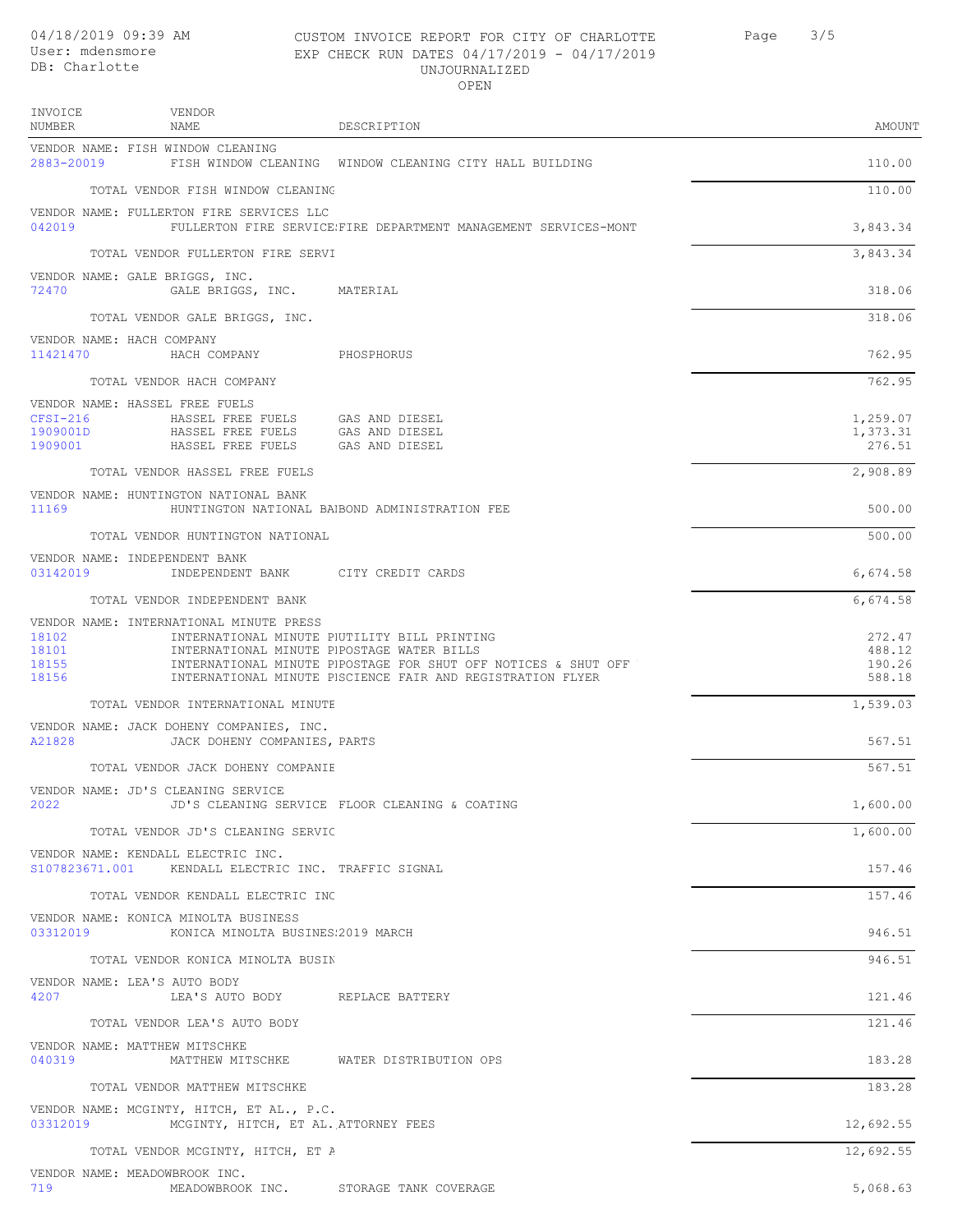#### CUSTOM INVOICE REPORT FOR CITY OF CHARLOTTE Page 4/5 04/18/2019 09:39 AM User: mdensmore EXP CHECK RUN DATES 04/17/2019 - 04/17/2019 UNJOURNALIZED OPEN

| INVOICE<br>NUMBER          | VENDOR<br>NAME                                                                           | DESCRIPTION                                                                   | AMOUNT                  |
|----------------------------|------------------------------------------------------------------------------------------|-------------------------------------------------------------------------------|-------------------------|
|                            | VENDOR NAME: MEADOWBROOK INC.<br>TOTAL VENDOR MEADOWBROOK INC.                           |                                                                               | 5,068.63                |
|                            | VENDOR NAME: MICHIGAN NETWORK CONSULTANTS                                                |                                                                               |                         |
|                            | 2019-9767 MICHIGAN NETWORK CONSUIT SERVICES                                              |                                                                               | 2,800.00                |
|                            | TOTAL VENDOR MICHIGAN NETWORK CON                                                        |                                                                               | 2,800.00                |
| 551-535535                 | VENDOR NAME: MICHIGAN STATE POLICE                                                       | MICHIGAN STATE POLICE SEX OFFENDER REGISTRY                                   | 360.00                  |
|                            | TOTAL VENDOR MICHIGAN STATE POLIC                                                        |                                                                               | 360.00                  |
|                            | VENDOR NAME: MILLER CHRIS<br>040119-040519 CHRIS MILLER VACTOR TRAINING                  |                                                                               | 108.05                  |
|                            | TOTAL VENDOR MILLER CHRIS                                                                |                                                                               | 108.05                  |
| MI06-483480                | VENDOR NAME: MOTION INDUSTRIES, INC.<br>MOTION INDUSTRIES, INC PARTS                     |                                                                               | 9.62                    |
|                            | TOTAL VENDOR MOTION INDUSTRIES, I                                                        |                                                                               | 9.62                    |
|                            | VENDOR NAME: NCL OF WISCONSIN, INC                                                       |                                                                               |                         |
| 421158<br>421448           | NCL OF WISCONSIN, INC SUPPLIES<br>NCL OF WISCONSIN, INC SUPPLIES                         |                                                                               | 209.07<br>117.73        |
|                            | TOTAL VENDOR NCL OF WISCONSIN, IN                                                        |                                                                               | 326.80                  |
|                            | VENDOR NAME: NEOPOST USA INC<br>04072019 NEOPOST USA INC POSTAGE 2019 APRIL              |                                                                               | 500.00                  |
|                            |                                                                                          |                                                                               | 500.00                  |
|                            | TOTAL VENDOR NEOPOST USA INC                                                             |                                                                               |                         |
| 4651-235316                | VENDOR NAME: O'REILLY AUTOMOTIVE INC<br>O'REILLY AUTOMOTIVE IN BATTERY CHARGER FOR GATOR |                                                                               | 19.99                   |
|                            | TOTAL VENDOR O'REILLY AUTOMOTIVE                                                         |                                                                               | 19.99                   |
|                            | VENDOR NAME: PFM FINANCIAL ADVISORS LLC                                                  | 2018-AD-00072 PFM FINANCIAL ADVISORS ASSISTANCE IN PREPARING AND FILING REPOR | 1,000.00                |
|                            | TOTAL VENDOR PFM FINANCIAL ADVISC                                                        |                                                                               | 1,000.00                |
| VENDOR NAME: QUILL CORP.   |                                                                                          |                                                                               |                         |
| 6237454<br>6267876         | QUILL CORP. OFFICE SUPPLIES<br>QUILL CORP.                                               | OFFICE SUPPLIES                                                               | 61.78<br>48.28          |
|                            | TOTAL VENDOR OUILL CORP.                                                                 |                                                                               | 110.06                  |
| 19922                      | VENDOR NAME: ROGERS LLC ERIC<br>ERIC ROGERS LLC                                          | SPRING CLEAN UP AT PARKS                                                      | 595.00                  |
|                            | TOTAL VENDOR ROGERS LLC ERIC                                                             |                                                                               | 595.00                  |
|                            | VENDOR NAME: SCHOOLCRAFT COLLEGE                                                         |                                                                               |                         |
|                            | 00000431 SCHOOLCRAFT COLLEGE BRENTAR COURSES                                             |                                                                               | 200.00                  |
|                            | TOTAL VENDOR SCHOOLCRAFT COLLEGE                                                         |                                                                               | 200.00                  |
| 604763                     | VENDOR NAME: SPARTAN TOOL<br>SPARTAN TOOL SUPPLIES                                       |                                                                               | 596.66                  |
|                            | TOTAL VENDOR SPARTAN TOOL                                                                |                                                                               | 596.66                  |
|                            | VENDOR NAME: STATE OF MICHIGAN WATER TESTING                                             |                                                                               |                         |
|                            | 761-10417561 STATE OF MICHIGAN WATER TESTING                                             |                                                                               | 1,070.00                |
|                            | TOTAL VENDOR STATE OF MICHIGAN WA                                                        |                                                                               | 1,070.00                |
| 1548.12                    | VENDOR NAME: SWANSON ELECTRIC<br>SWANSON ELECTRIC     PARKING LOT LIGHT REPAIR           |                                                                               | 588.76                  |
|                            | TOTAL VENDOR SWANSON ELECTRIC                                                            |                                                                               | 588.76                  |
|                            | VENDOR NAME: THE PARTS PLACE                                                             |                                                                               |                         |
| 148129<br>148952<br>148296 | THE PARTS PLACE<br>THE PARTS PLACE<br>THE PARTS PLACE BATTERY FOR GATOR                  | SWITCH<br>AIR FILTER - 311                                                    | 12.85<br>21,00<br>47.94 |
|                            |                                                                                          |                                                                               |                         |